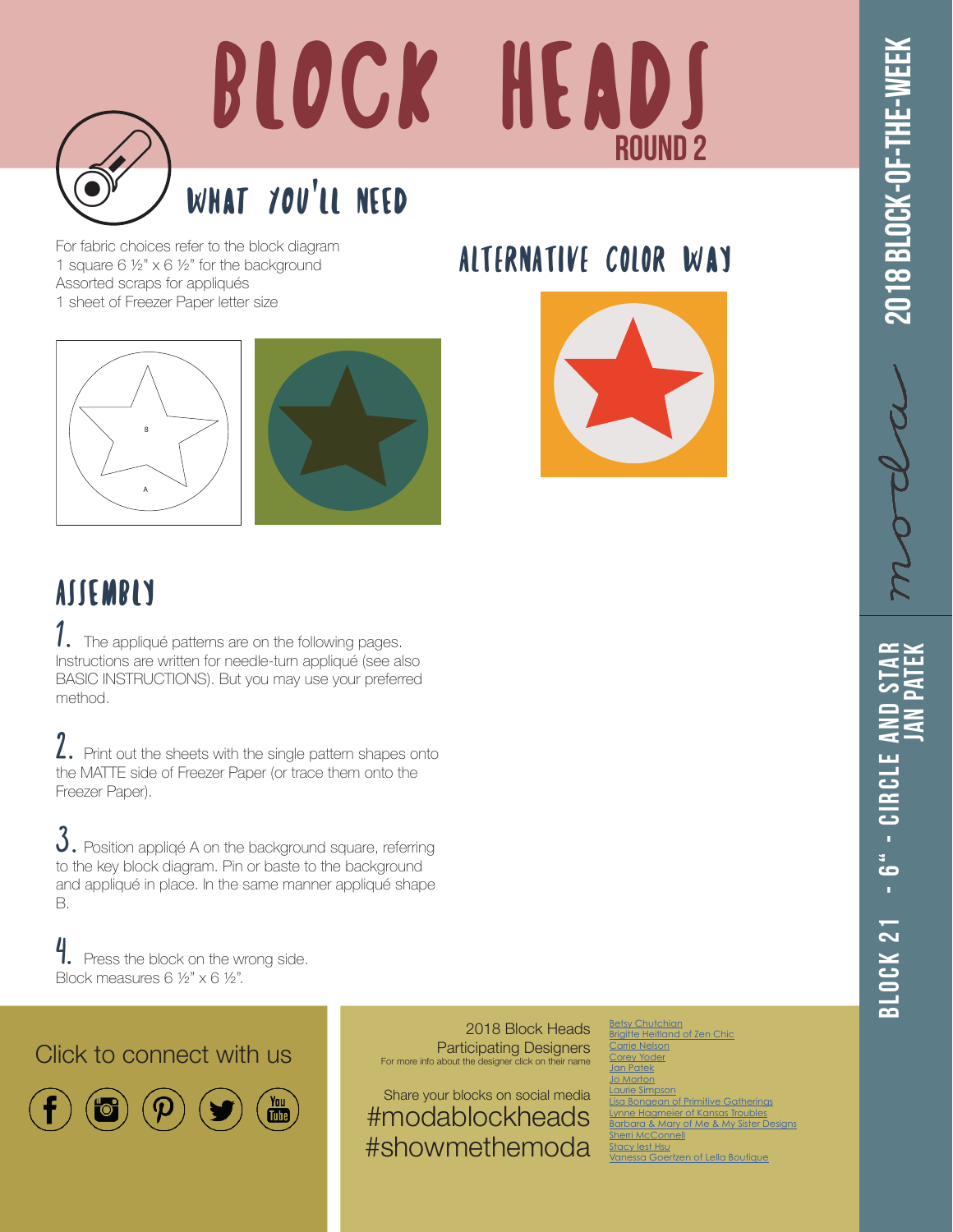

Block 21 - 6" - Circle and Star **BLOCK 21 - 6" - CIRCLE AND STAR**<br>JAN PATEK